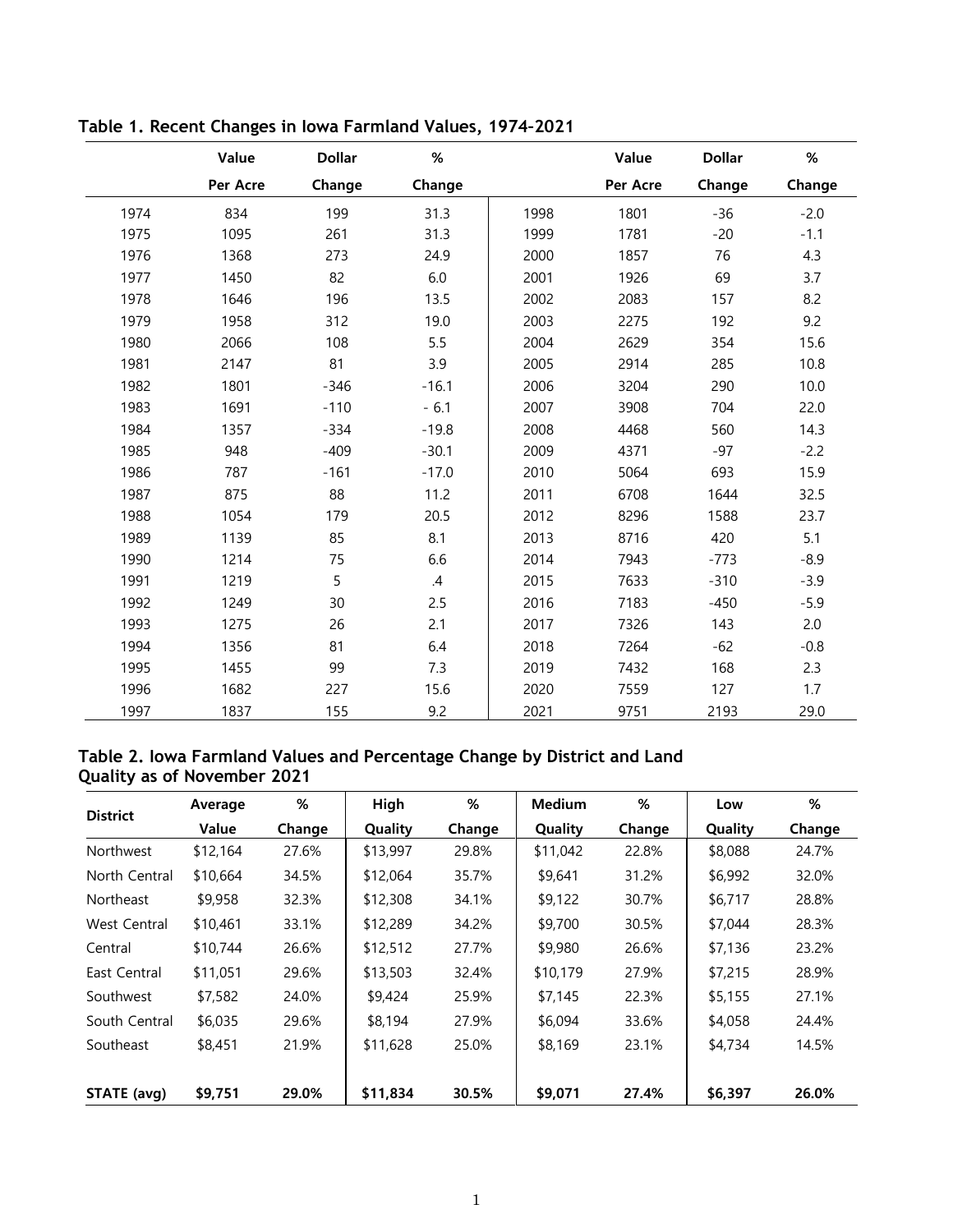| Year                  | <b>State</b><br>Avg | <b>Northwest</b> | <b>North</b><br><b>Central</b> | Northeast | West<br>Central     | Central | East<br><b>Central</b> | Southwest | South<br><b>Central</b> | Southeast |
|-----------------------|---------------------|------------------|--------------------------------|-----------|---------------------|---------|------------------------|-----------|-------------------------|-----------|
|                       |                     |                  |                                |           | <b>All Quality</b>  |         |                        |           |                         |           |
| 2009                  | 4371                | 5364             | 4827                           | 4464      | 4652                | 5026    | 4796                   | 3559      | 2537                    | 3832      |
| 2010                  | 5064                | 6356             | 5746                           | 5022      | 5466                | 5901    | 5447                   | 4325      | 2690                    | 4296      |
| 2011                  | 6708                | 8338             | 7356                           | 6602      | 7419                | 7781    | 7110                   | 5905      | 3407                    | 5705      |
| 2012                  | 8296                | 11404            | 9560                           | 8523      | 9216                | 9365    | 8420                   | 7015      | 4308                    | 6172      |
| 2013                  | 8716                | 10960            | 9818                           | 9161      | 9449                | 9877    | 9327                   | 7531      | 4791                    | 6994      |
| 2014                  | 7943                | 9615             | 8536                           | 8151      | 8424                | 9087    | 9008                   | 6513      | 4475                    | 7215      |
| 2015                  | 7633                | 9685             | 7962                           | 7861      | 8061                | 8505    | 8506                   | 6372      | 4397                    | 6892      |
| 2016                  | 7183                | 9243             | 7562                           | 7313      | 7358                | 7841    | 7917                   | 6060      | 4241                    | 6716      |
| 2017                  | 7326                | 9388             | 7802                           | 7543      | 7377                | 8097    | 8218                   | 6058      | 4172                    | 6864      |
| 2018                  | 7264                | 9311             | 7789                           | 7543      | 7413                | 7899    | 8004                   | 6060      | 4329                    | 6619      |
| 2019                  | 7432                | 9352             | 7912                           | 7325      | 7564                | 8336    | 8475                   | 6166      | 4487                    | 6868      |
| 2020                  | 7559                | 9536             | 7927                           | 7525      | 7859                | 8485    | 8524                   | 6112      | 4658                    | 6935      |
| 2021                  | 9751                | 12164            | 10664                          | 9958      | 10461               | 10744   | 11051                  | 7582      | 6035                    | 8451      |
|                       |                     |                  |                                |           | <b>High Quality</b> |         |                        |           |                         |           |
| 2009                  | 5321                | 6129             | 5371                           | 5349      | 5552                | 5939    | 5738                   | 4539      | 3710                    | 5306      |
| 2010                  | 6109                | 7283             | 6397                           | 6076      | 6585                | 7026    | 6152                   | 5335      | 3892                    | 5862      |
| 2011                  | 8198                | 9649             | 8601                           | 7994      | 8889                | 9332    | 8675                   | 7418      | 5109                    | 7721      |
| 2012                  | 10181               | 12890            | 10765                          | 10708     | 11128               | 11139   | 10201                  | 8818      | 6437                    | 8879      |
| 2013                  | 10828               | 12824            | 11159                          | 11423     | 11591               | 11803   | 11631                  | 9591      | 7150                    | 9785      |
| 2014                  | 9854                | 11201            | 9630                           | 10083     | 10275               | 10780   | 11034                  | 8482      | 6663                    | 10150     |
| 2015                  | 9364                | 11229            | 8976                           | 9575      | 9684                | 10087   | 10289                  | 8031      | 6445                    | 9536      |
| 2016                  | 8758                | 10650            | 8442                           | 8892      | 8874                | 9299    | 9502                   | 7527      | 5980                    | 9265      |
| 2017                  | 8933                | 10829            | 8730                           | 9151      | 8881                | 9568    | 9900                   | 7571      | 5908                    | 9471      |
| 2018                  | 8863                | 10767            | 8699                           | 9198      | 8834                | 9313    | 9768                   | 7738      | 6055                    | 9063      |
| 2019                  | 9078                | 10757            | 8858                           | 9050      | 9017                | 9749    | 10421                  | 7768      | 6416                    | 9341      |
| 2020                  | 9068                | 10780            | 8889                           | 9182      | 9159                | 9800    | 10199                  | 7484      | 6408                    | 9299      |
| 2021                  | 11834               | 13997            | 12064                          | 12308     | 12289               | 12512   | 13503                  | 9424      | 8194                    | 11628     |
| <b>Medium Quality</b> |                     |                  |                                |           |                     |         |                        |           |                         |           |
| 2009                  | 4076                | 4977             | 4450                           | 4193      | 4371                | 4615    | 4465                   | 3386      | 2443                    | 3535      |
| 2010                  | 4758                | 5883             | 5300                           | 4664      | 5111                | 5386    | 5445                   | 4140      | 2596                    | 4053      |
| 2011                  | 6256                | 7708             | 6713                           | 6290      | 6981                | 7029    | 6510                   | 5553      | 3353                    | 5468      |
| 2012                  | 7773                | 11011            | 8691                           | 7815      | 8619                | 8466    | 8128                   | 6732      | 4219                    | 5685      |
| 2013                  | 8047                | 9918             | 8824                           | 8573      | 8725                | 8930    | 8567                   | 7137      | 4715                    | 6605      |
| 2014                  | 7359                | 8698             | 7874                           | 7591      | 7827                | 8327    | 8388                   | 6108      | 4318                    | 6715      |
| 2015                  | 7127                | 8834             | 7352                           | 7460      | 7581                | 7758    | 7934                   | 6038      | 4282                    | 6525      |
| 2016                  | 6705                | 8468             | 6992                           | 6994      | 6870                | 7186    | 7396                   | 5683      | 4128                    | 6283      |
| 2017                  | 6849                | 8555             | 7218                           | 7236      | 6824                | 7426    | 7674                   | 5756      | 4079                    | 6548      |
| 2018                  | 6805                | 8548             | 7214                           | 7116      | 6935                | 7341    | 7452                   | 5671      | 4244                    | 6353      |
| 2019                  | 6938                | 8633             | 7248                           | 6833      | 7076                | 7649    | 7823                   | 5841      | 4371                    | 6616      |

**Table 3. Iowa Farmland Values by Crop Reporting District and Quality of Land, 2009–2021 (\$)**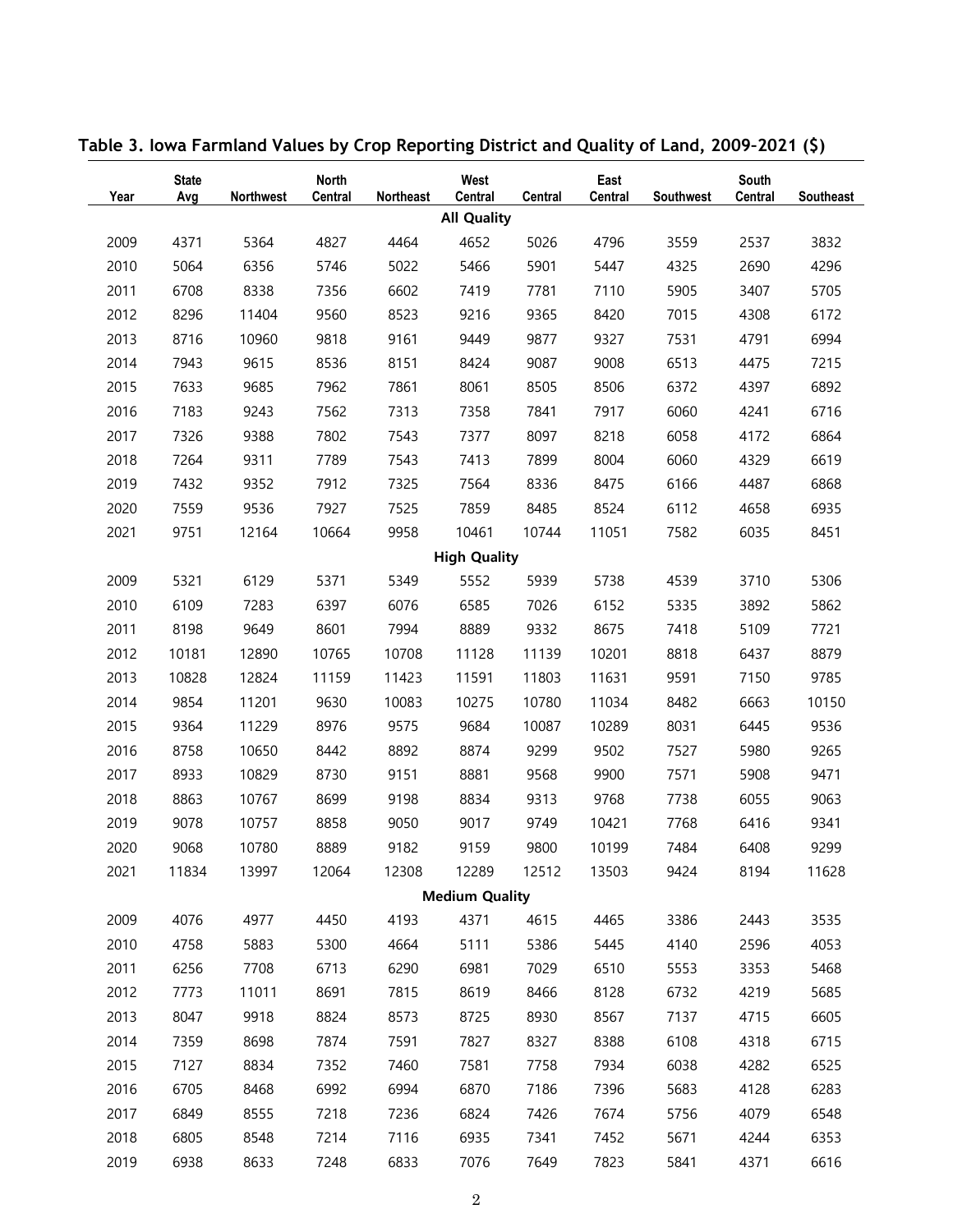| 2020 | 7119        | 8993  | 7350 | 6980 | 7433 | 7883 | 7959  | 5843 | 4563 | 6639 |  |
|------|-------------|-------|------|------|------|------|-------|------|------|------|--|
| 2021 | 9071        | 11042 | 9641 | 9122 | 9700 | 9980 | 10179 | 7145 | 6094 | 8169 |  |
|      | Low Quality |       |      |      |      |      |       |      |      |      |  |
| 2009 | 2884        | 3490  | 3281 | 3177 | 3134 | 3203 | 3240  | 2286 | 1685 | 2281 |  |
| 2010 | 3357        | 4161  | 3976 | 3517 | 3542 | 3724 | 3840  | 2868 | 1794 | 2620 |  |
| 2011 | 4257        | 5196  | 4900 | 4352 | 4766 | 4848 | 4671  | 3824 | 1984 | 3335 |  |
| 2012 | 5119        | 7162  | 6303 | 5288 | 5877 | 5718 | 5013  | 4484 | 2562 | 3226 |  |
| 2013 | 5298        | 6845  | 6421 | 5670 | 5926 | 5918 | 5449  | 4592 | 2843 | 3651 |  |
| 2014 | 4878        | 6091  | 5428 | 5256 | 5173 | 5582 | 5479  | 3860 | 2808 | 3891 |  |
| 2015 | 4834        | 6252  | 5372 | 5242 | 5082 | 5292 | 5366  | 4070 | 2750 | 3797 |  |
| 2016 | 4665        | 6019  | 5164 | 4847 | 4577 | 5158 | 5153  | 4189 | 2892 | 3783 |  |
| 2017 | 4689        | 6216  | 5265 | 4965 | 4684 | 4993 | 5305  | 3935 | 2824 | 3768 |  |
| 2018 | 4609        | 6018  | 5161 | 5056 | 4720 | 4932 | 4911  | 3790 | 2953 | 3656 |  |
| 2019 | 4759        | 6099  | 5325 | 4803 | 4950 | 5467 | 5279  | 3844 | 2955 | 3790 |  |
| 2020 | 5078        | 6486  | 5297 | 5213 | 5492 | 5793 | 5599  | 4055 | 3262 | 4134 |  |
| 2021 | 6397        | 8088  | 6992 | 6717 | 7044 | 7136 | 7215  | 5155 | 4058 | 4734 |  |

 $\overline{\phantom{a}}$